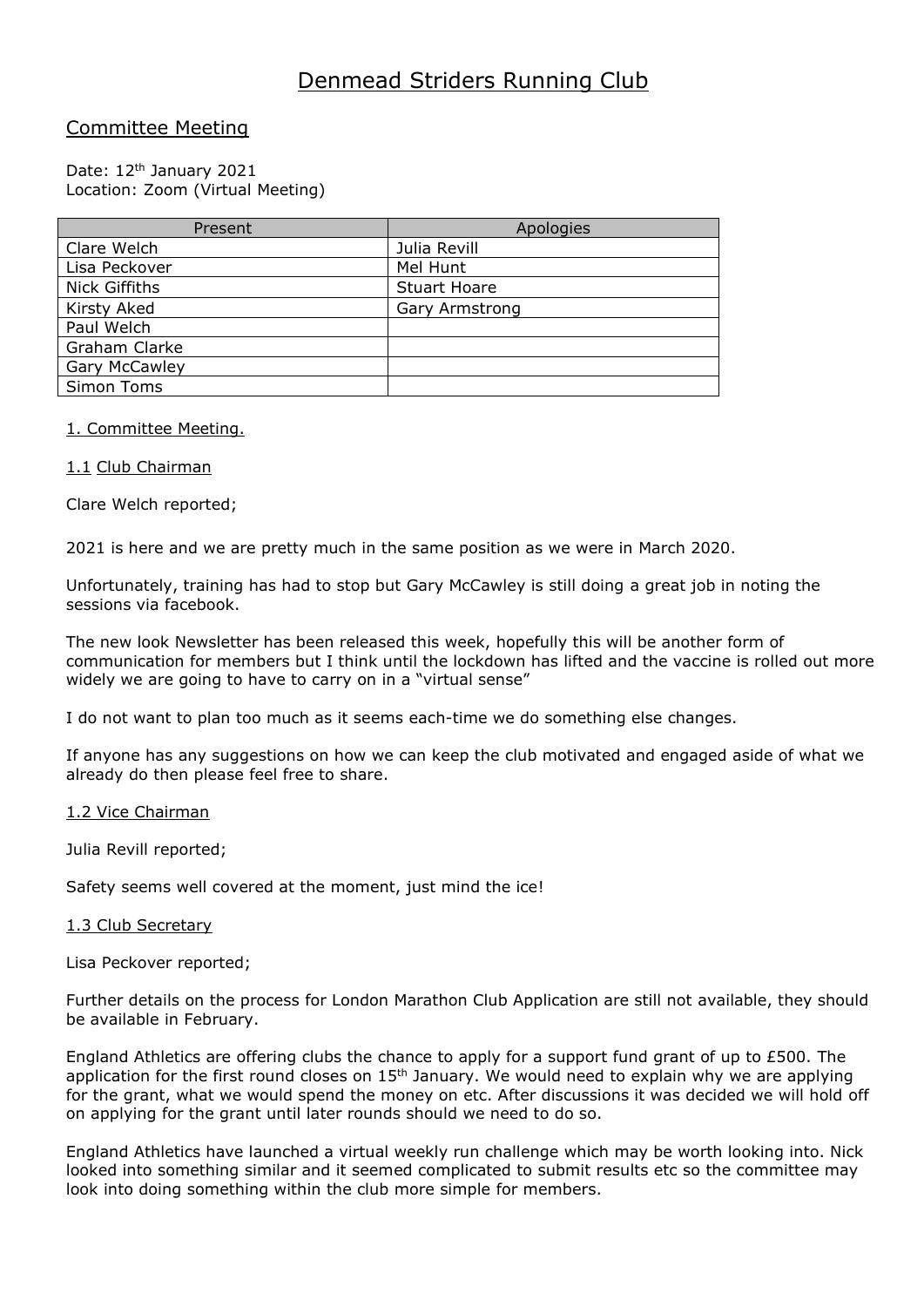Matters Arising from 25<sup>th</sup> November meeting:

Club Training – Details of training were put on the website and facebook.

Welfare Officer – Lisa Peckover to email to Nick to take a look at. Nick did not receive email, Lisa to send again.

#### **ACTION LP**

Christmas Party – Clare confirmed the Christmas party was cancelled and the venue may keep our deposit for a future event.

Denmead 10k – Nick has been in contact with the committee and they are looking to have a virtual meeting in February.

Awards – Kirsty has now given out all but a few awards to everyone.

Membership Discount – Details of the discount were added to the website and put on facebook.

#### 1.4 Club Treasurer

Stuart Hoare reported;

Funds currently £4,000 approx.

We have had 26 members paid - all but 4 have taken the discount.

I will send out accounts (year to December 20) to you soon covering last year for review, which can be discussed at next meeting.

#### 1.5 Membership Secretary

Julia Revill reported;

Members are starting to pay for the year, I will put them on EA site as soon as they open this years list. No new members yet but am not really expecting any.

## 1.6 Club Captains:

Ladies: Kirsty Aked had nothing to report.

Men: Gary Armstrong had nothing to report.

1.7 X-Country Representative.

Paul Welch had nothing to report.

1.8 Striders League.

Graham Clarke had nothing to report.

## 1.9 Social.

Another quiz night is the only possibility at this time.